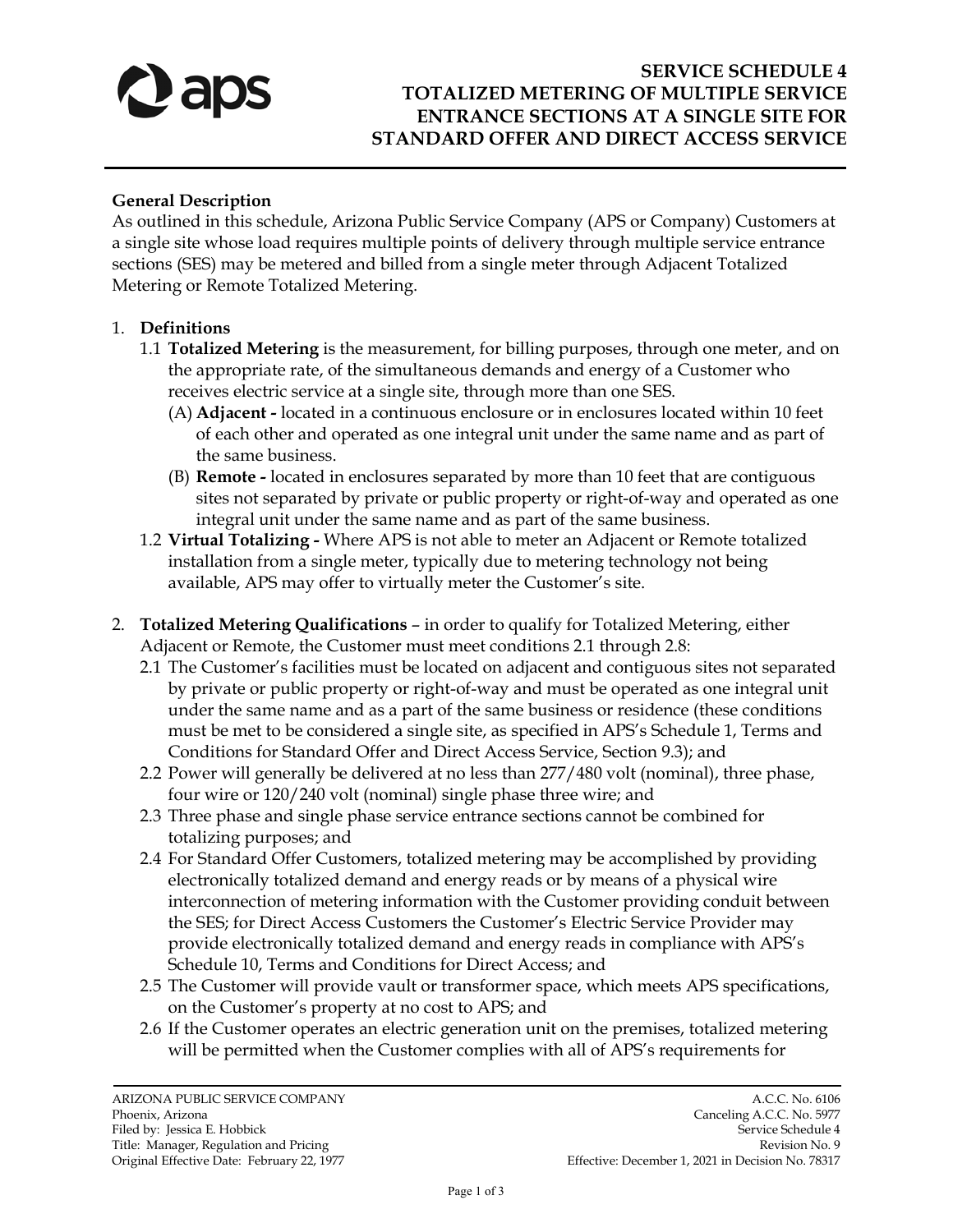

interconnection, pays all costs for any additional special metering required to accommodate such service from totalized service sections, and takes service on an applicable rate schedule for interconnected Customer owned generation; and

- 2.7 Written approval by APS's authorized representative is required before totalized metering may be implemented; and
- 2.8 Customers electing to have accounts either Adjacent or Remote Totalized metered will be required to maintain the accounts in the approved totalized configuration for a minimum of one year.
- 3 **Adjacent Totalized Metering Qualifications** In addition to the Totalized Metering qualifications listed in Section 2, the following conditions (3.1 - 3.3) must also be met in order to qualify for Adjacent Totalized Metering:
	- 3.1 The Customer's total load to be totalized requires a National Electrical Code (NEC) service entrance size of over 3,000 amps three phase or 800 amps single phase; and
	- 3.2 Load must be split and served from multiple SES; and
	- 3.3 The Customer must locate SES to be totalized within 10 feet of each other.
- 4. **Remote Totalized Metering Qualifications** In addition to the Totalized Metering qualifications listed in section 2, the following conditions (4.1 - 4.4) must also be met in order to qualify for Remote Totalized Metering:
	- 4.1 Multiple SES are separated from one another by more than 10 feet; and
	- 4.2 Each of the Customer's service entrance sections to be totalized requires an NEC section size of 3,000 amps three phase or 800 amps single phase or greater; and
	- 4.3 The Customer's total load to be totalized has a minimum demand of 2,000 kVa or 1,500 kW three phase or 100 kVa or 80 kW single phase; and
	- 4.4 The Customer has made a non-refundable contribution for the net additional cost to APS of the meter totalizing connection and equipment.

## 5. **Additional Charges**

- 5.1 There will be no additional charge to the Customer's monthly bill for Adjacent Totalized Metering.
- 5.2 When the total capital investment by APS to provide service at multiple points of delivery, as computed by APS, is equal to or less than the cost to serve a single point of delivery, then no additional monthly charge will be made to the Customer receiving Remote Totalized Metering. However, lower capital investment which results from the Customer's contribution, other than the meter costs in 4.4 above, will not be considered.
- 5.3 For Customers where the total capital investment by APS to provide service at multiple points of delivery, as computed by APS, is greater than the cost to serve at a single point of delivery, then there will be an additional charge. The additional monthly charge for each delivery point above one will consist of 1% of the totalized bill, plus \$500.00, plus applicable taxes and adjustments.